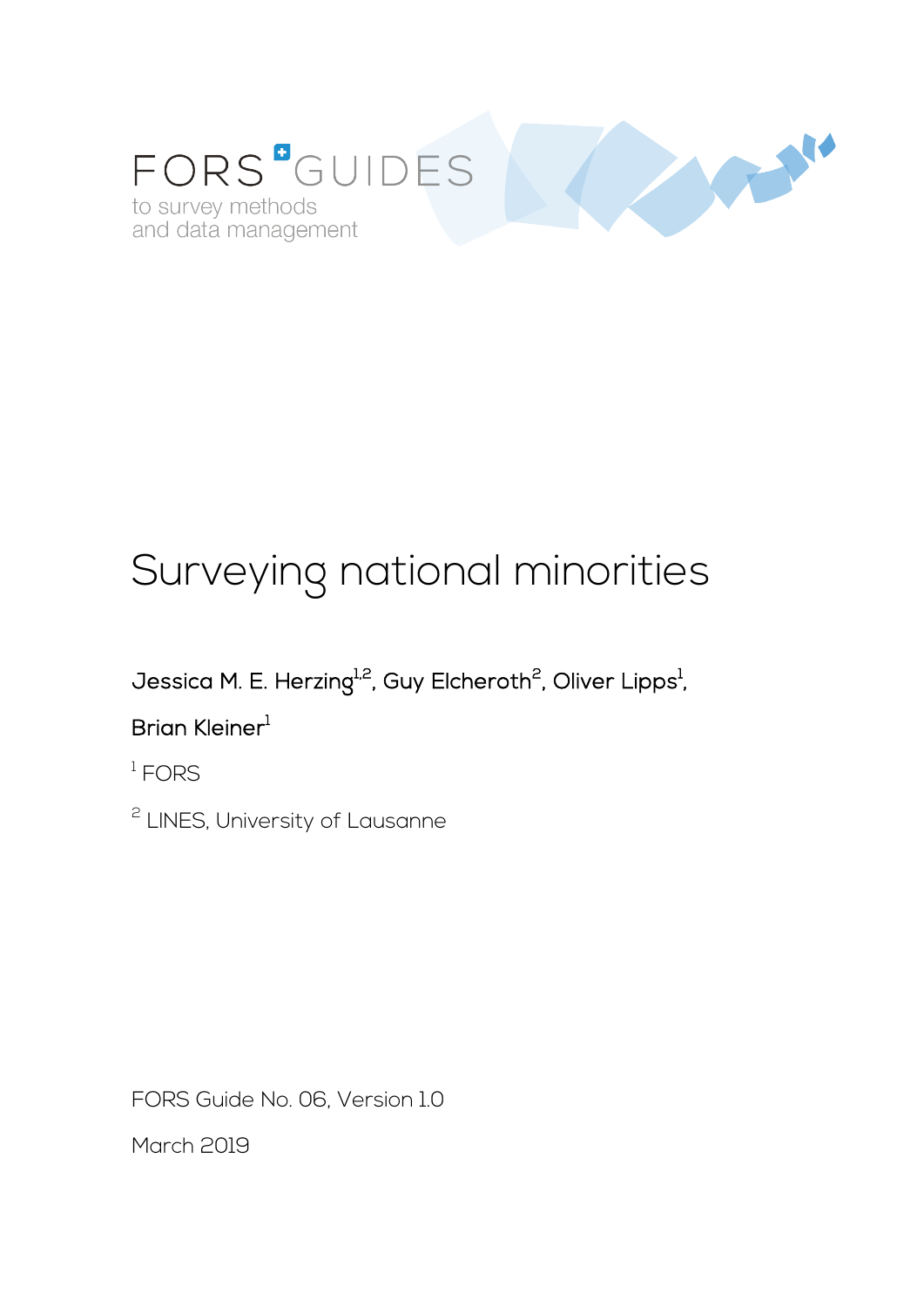## Abstract:

This guide is for survey practitioners who want to collect information on national minorities. The guide addresses the main concerns with surveying national minorities, points out particularities in Switzerland, and gives some practical recommendations for survey practitioners.

#### Keywords:

migrants, refugees, hard-to-reach groups, special population, ethnic minority, language minority

#### How to cite:

Herzing, J. M. E., Elcheroth, G., Lipps, O., & Kleiner, B. (2019). *Surveying national minorities*. FORS Guide No. 06, Version 1.0. Lausanne: Swiss Centre of Expertise in the Social Sciences FORS. doi:10.24449/FG-2019-00006

#### The FORS Guides to survey methods und data management

The FORS Guides offer support to researchers and students in social sciences, who intend to collect data, as well as to teachers at University level, who want to teach their students the basics of survey methods and data management. Written by experts from inside and outside of FORS, the FORS Guides are descriptive papers that summarise practical knowledge concerning survey methods and data management. The FORS Guides go beyond the documentation of specific surveys or data management tools and address general topics of survey methodology. They give a general overview without claiming to be exhaustive. Considering the Swiss context, the FORS Guides can be especially helpful for researchers working in Switzerland or with Swiss data.

#### Editor:

FORS, Géopolis, CH-1015 Lausanne www.forscenter.ch/publications/fors-guides Contact: info@forscenter.ch

#### Copyright:

#### <u>ල 0 |</u>

*Creative Commons: Attribution CC BY 4.0.* The content under the Creative Commons license may be used by third parties under the following conditions defined by the authors: You may share, copy, freely use and distribute the material in any form, provided that the authorship is mentioned.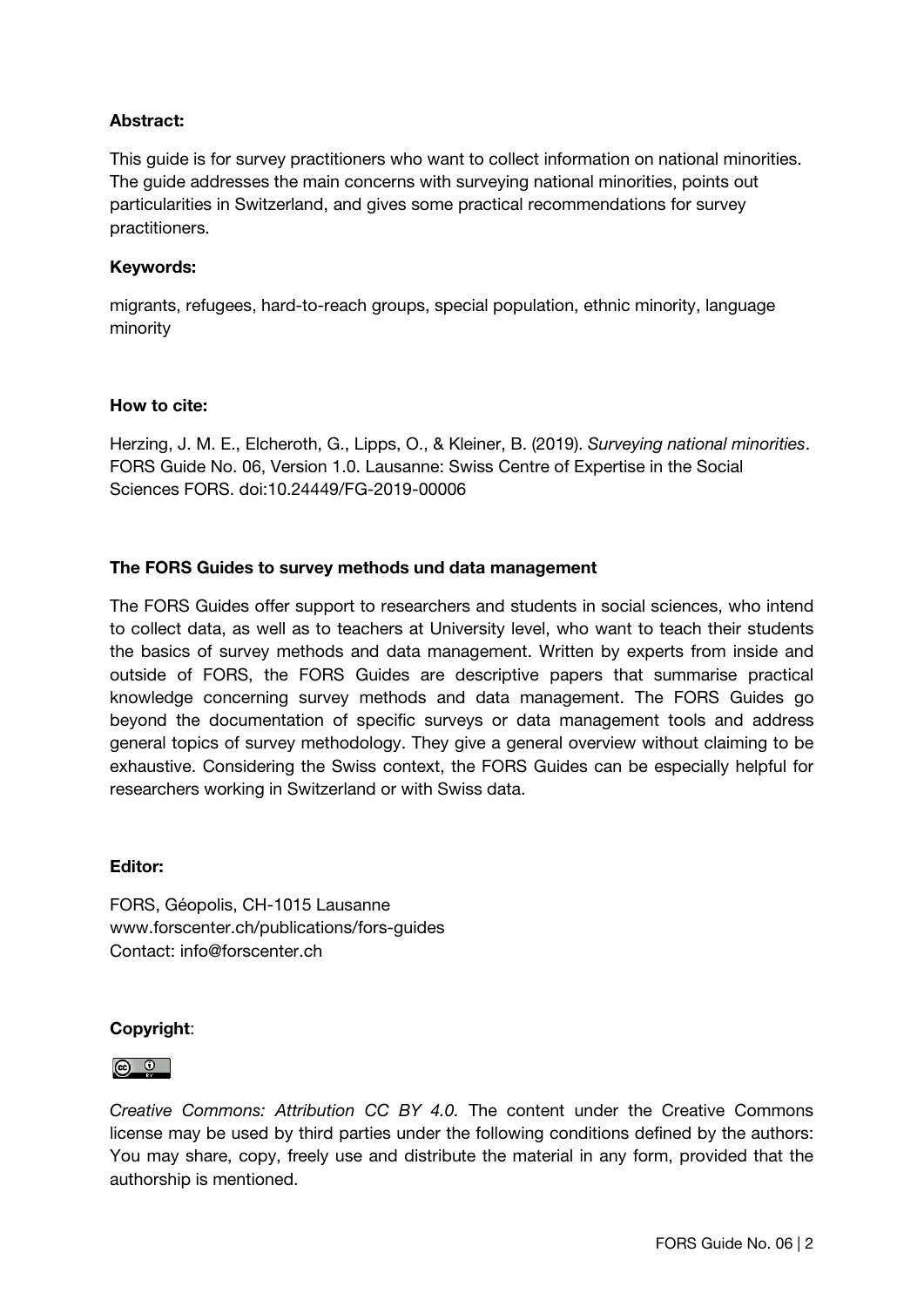## 1. INTRODUCTION

In general population surveys, the inadequate representation of national minority populations has challenged survey researchers for decades (e.g. Bonner, 1988; Sudman & Kalton, 1986). Survey practitioners face the challenge of generating precise data from migrants, refugees, or other national minorities for several reasons. In a proportional survey design (e.g. simple random sampling), the small proportion of minorities in the general population is likely to result in sample sizes for subgroups that are too small to capture their particularities. In addition, national minorities are typically underrepresented in general population surveys due to their under-coverage in the sampling frame and/or their smaller participation rates. Furthermore, the composition of subsamples within national minorities is likely to be substantially biased (see Lipps, Laganà, Pollien, & Gianettoni, 2013). For example, participation in surveys depends on the fit between the linguistic practices of the survey and those that prevail within different groups of target respondents (for example see Salentin, 2014). As a cumulative consequence, survey indicators derived from general social surveys that involve national minorities are likely to be imbued with heightened systematic error (i.e. they will be more biased) and random error (i.e. they will be less cost-efficient, because larger sample sizes will be required to reach precise enough survey indicators). These shortcomings are not only expected for indicators describing specific minority groups, but also for any indicators describing the general population where the practices, experiences, or opinions within a minority group of substantial size differ in a non-negligible way from the population average. In a nationally diverse society like Switzerland, this will predictably be the case for most indicators of cultural diversity, social inequality, social exclusion, public health, or risk exposure. Developing methods to represent national minorities adequately in general population surveys is therefore directly relevant for reaching research goals across a very broad spectrum of studies in the social sciences.

In the following sections, we present the main methodological challenges for survey practitioners with regard to defining and sampling national minorities in general population surveys. We then briefly discuss other issues associated with surveying national minorities, as well as particular problems that arise in the Swiss context. Finally, we present several recommendations for monitoring and mitigating bias, and for obtaining reliable data in surveys including national minorities. Our understanding of these topics strongly relies on previous contributions of a working group on national minorities, which was composed of researchers from FORS and (the then) MISC programme (Methodology, Inequality and Social Change) of the University of Lausanne, and which presented findings and lessons learned in two scientific publications (Laganà, Elcheroth, Penic, Kleiner, & Fasel, 2013; Lipps et al., 2013); and one concluding position paper Elcheroth, Fasel, Gianettoni, Kleiner, Laganà, Lipps, Penic, & Pollien, 2011). This FORS guide aims to summarise, update and supplement the work of this group.

## 2. DEFINING NATIONAL MINORITIES

In designing any general population survey, the crucial issues surround the exact definition of the population that needs to be studied in order to answer the research questions (see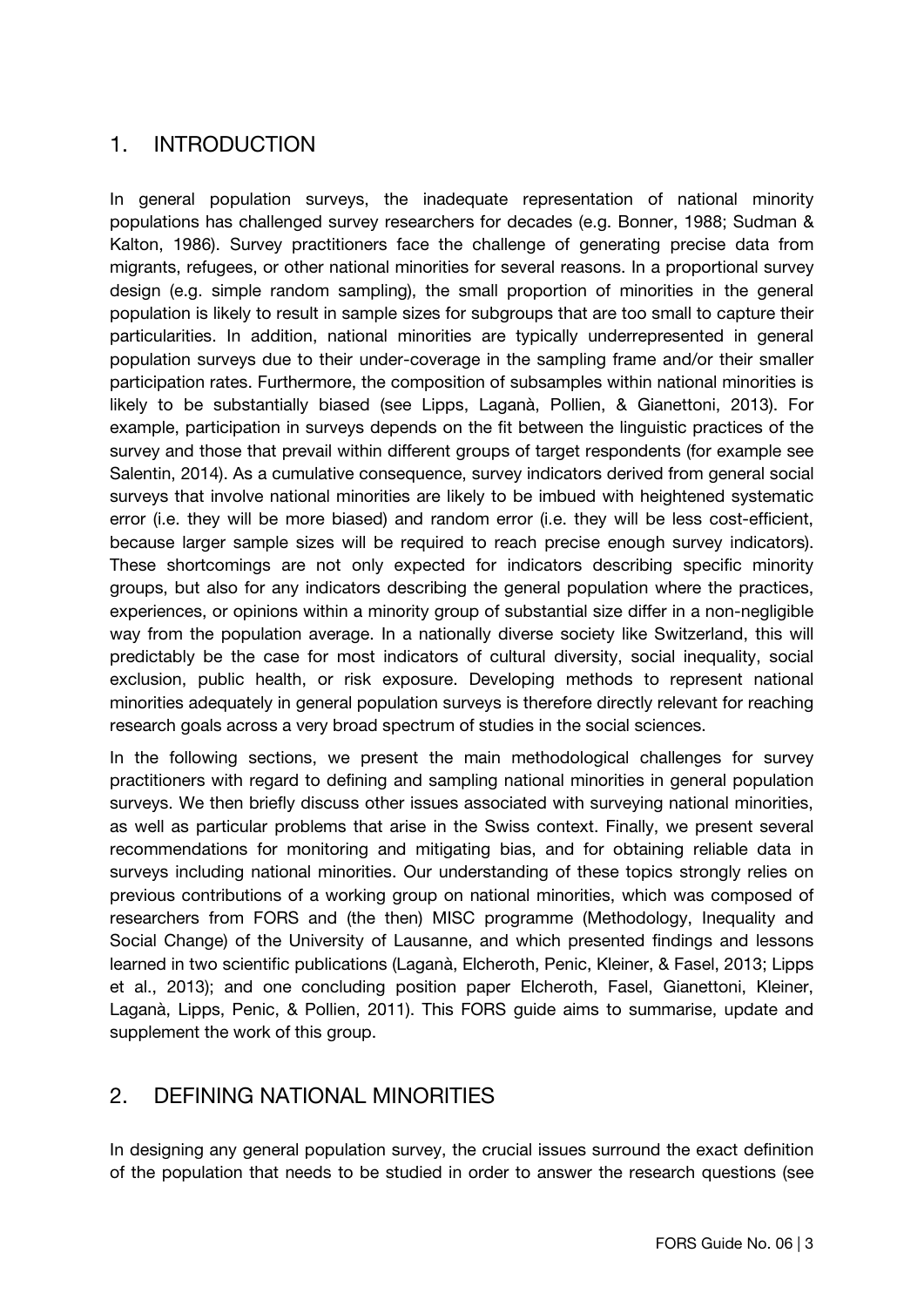Martin, Maehler, Behr, & Pötzschke, 2016): What are the precise boundaries of the reference population, and what are its main sources of internal heterogeneity with regard to critical indicators? Clarifying these aspects early on in a research project is essential to avoid running into systematic under-coverage or into a very sub-optimal survey design. Since national minorities are a substantial part of the general population in most countries, the definition and operationalisation of "national minorities" is crucial. To decide who counts as a "national minority" is not trivial since a person could be considered as part of a national minority based on a wide range of criteria, including: country of birth; citizenship as declared in passport(s); status of residence permit (foreign-born residents); length of stay in the host country (foreign nationals); self-declared nationality; the first language (or else the dominant language in the household); or other cultural practices seen as markers of ethnic identity (see Carletto, de Brauw, & Banerjee, 2012; Hoffmeyer-Zlotnik & Warner, 2018, 2010; Martin et al., 2016; Tourangeau, Edwards, Johnson, Wolter, & Bates, 2014). In some surveys the notion of 'migration background' is extended to the previous generation, and refers to the place of origin of respondents' parents, which can represent an important source of heterogeneity in social experiences, for example when it comes to job and career opportunities (Guarin & Rousseaux, 2017).

These different definitions are not interchangeable. For example, not all people who are foreign-born are foreign nationals, as they might be children of national-born parents. Therefore, defining the term "national minority" (e.g. first-generation migrants, secondgeneration migrants, refugees, etc.) as precisely as possible before a sample is drawn is of vital importance. Based on this definition people will be identified as "national minority" or not. The definition is also crucial with regard to the sampling procedure, since different information is necessary to sample the targeted population. In this way different definitions of national minorities will have consequences for the data produced, both in terms of numbers of people identified as belonging to this segment of the population and for the subsequent analyses (Anderson & Blinder, 2015).

## 3. SURVEYING NATIONAL MINORITIES IN SWITZERLAND

In 2017, 25% of permanent residents in Switzerland were foreigners (Permit B/C/L/F or FDFA permit; BFS, STATPOP, BEVNAT, SZENARIEN, 2018). Hence, including these national minorities in a general population survey is not a trivial matter.

Previous research in Switzerland has shown that major social surveys in Switzerland are biased against national minorities (see Lipps et al., 2013; Lipps & Kissau, 2012). The gap between all residents and residents that have a fair chance of being included in a general social survey is not random (Lipps et al., 2013). For example, nationality has been a powerful predictor of survey inclusion for the Swiss Household Panel (SHP), the Swiss Labour Force Survey (SLFS), and the European Social Survey in Switzerland (ESS). Moreover, this prediction of survey inclusion does not mean that all foreign nationalities are underrepresented in Swiss surveys (Lipps et al., 2013). There are substantial variations across different national minority groups. Nationals from the former Yugoslavia, Albania, Turkey, as well as from outside Europe are extremely underrepresented. However, there is often no substantial bias against nationals from neighbouring countries (Germany, France, Italy, Austria, and Liechtenstein, Lipps, et al., 2013), who speak one of the survey languages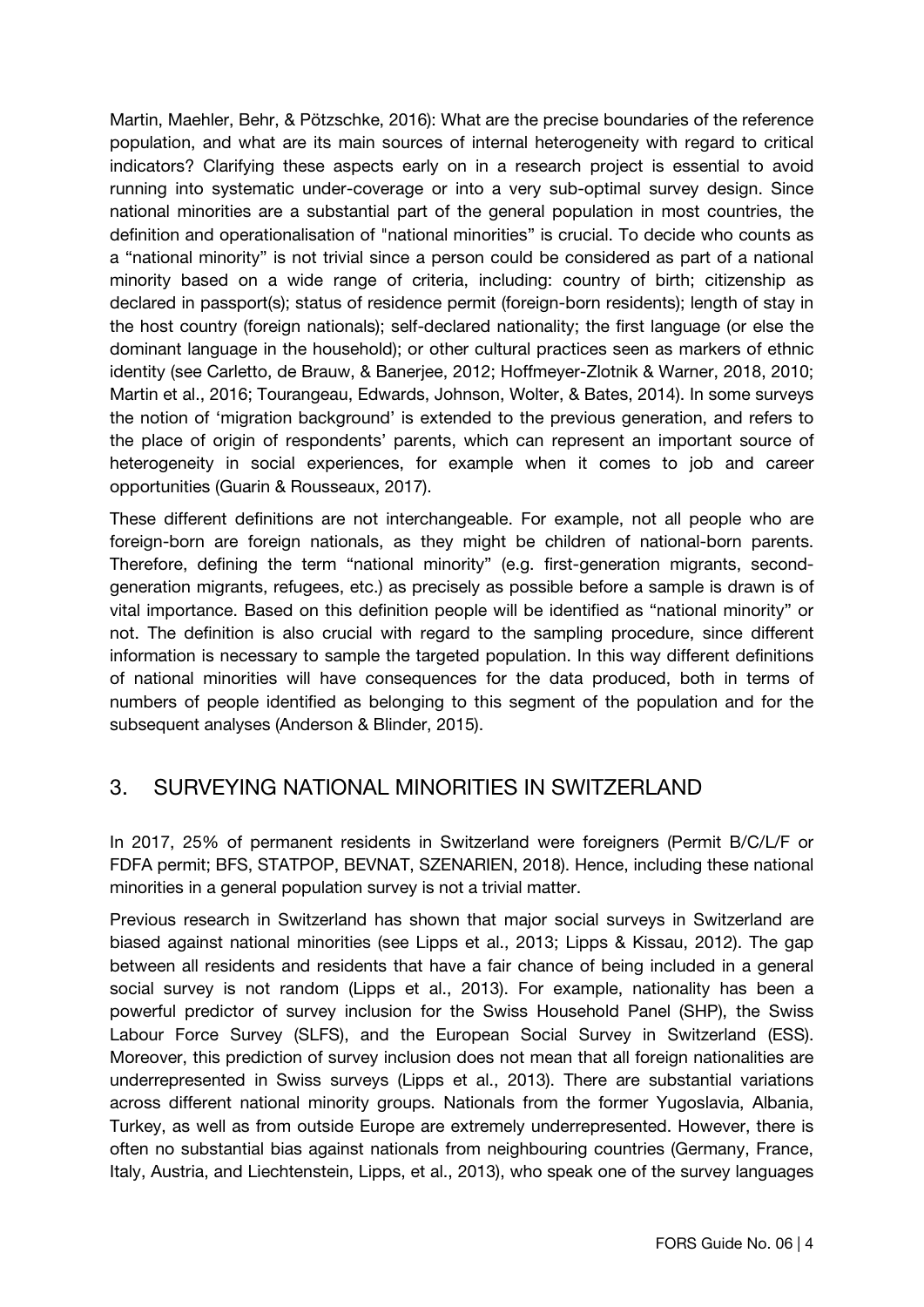as their mother tongue and share a cultural background. In this regard, language and culture are likely to play a crucial role. For example, minority bias cannot be reduced to a class effect: even when controlling for relevant social and economic factors, there is still a significant bias due to national affiliation. At the same time, there are subgroups *within*  national minorities that are particularly underrepresented, such as the least educated of the non-western-Europeans (Lipps et al., 2013).

In addition, there is the possibility of mode effect. For example, in the 2013 refreshment sample of the SHP, which was drawn at random from the Swiss population register, 79% of the sampled individuals had Swiss nationality, 8% a nationality from a neighbouring country, and 13% from some other country (Lipps, 2015). The SHP used a mixed mode approach for the 2013 refreshment sample, using telephone when a landline could be matched and faceto-face otherwise. Of the individuals with a matched landline telephone, 86% were Swiss, 6% had a nationality from a neighbouring country, and 8% from some other country. This distribution was the same among the telephone-contacted individuals, while after adding face-to-face contact rates amounted to 80%, 8%, and 12%, respectively. Of the telephone respondents, 88% were Swiss, 6% had a nationality from a neighbouring country, and 6% from another country, the response rates were respectively 84%, 7%, and 9%, if both telephone and face-to-face was used. This shows that foreigners and in particular those with a more distant culture are heavily underrepresented when using the telephone mode alone, with telephone non-coverage playing the most important role. This underrepresentation was slightly mitigated with the face-to-face mode added.

In the following sections, specific issues and findings related to surveying national minorities in Switzerland will be discussed in more detail and put in perspective with the relevant international literature.

## 4. SAMPLING NATIONAL MINORITIES

When conducting a general population survey, researchers define the sampling design and the survey mode based on their target population (for an overview see Survey Research Center, 2016 or Tourangeau et al., 2014). One established technique for surveying national minorities is the usage of population registers. Using register data as population frame allows for a straightforward implementation of random drawing of respondents, in the framework of simple random sampling or random sampling stratified by factors that are identified in the register. It has the additional advantage that researchers have information about both respondents and non-respondents, and can hence identify certain sources of selective survey participation.

However, while population registers contain some information on socio-demographic characteristics of the individuals in the sample, they often do not contain the variables needed to identify national minorities in a straightforward way (Groenewold & Lessard-Phillips, 2012; Salentin, 2014). For example, the Swiss population register does provide information on parents' origin that would allow identifying second-generation immigrants. In such cases, it is still possible to use available information from the population registers that are known to be correlated with membership with the targeted groups. However, in this case drawing from the population register might need to be combined with other sampling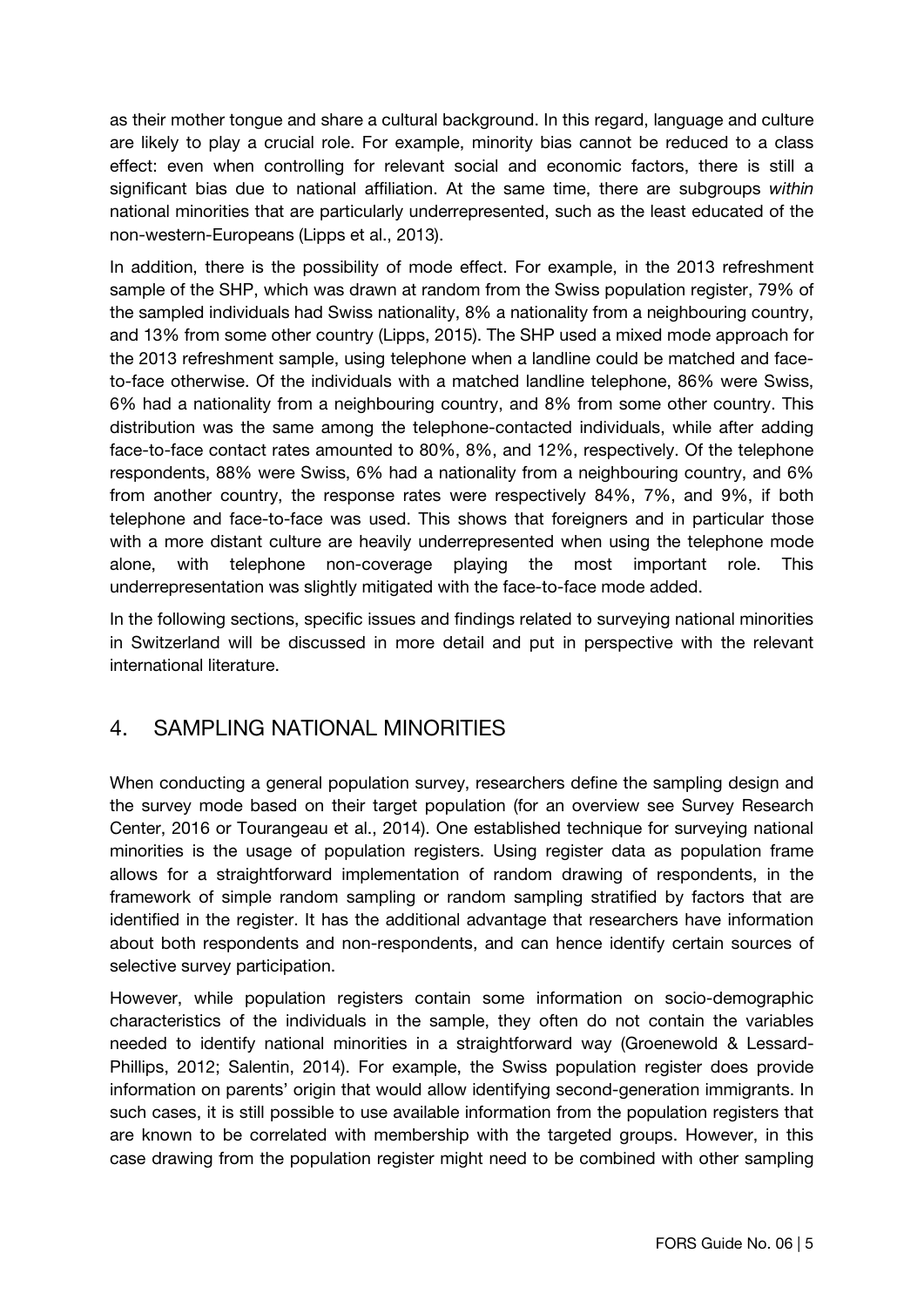procedures, such as presented below, to obtain an adequate representation of these minority groups (see for example Antal, 2016).

In the absence of available population registers various sampling approaches have been established that retain some features of probability sampling, including random digit dialling (RDD) or random routes (for an overview see table 1). With such design, national minority groups can still be over-represented by introducing screening interviews. In these screening interviews, minority members are identified and then invited (in a higher proportion) to participate in the main survey. However, random-route sampling and RDD combined with screening interviews can be cost-intensive, especially when the share of the minority in the overall population is small (see Salentin, 2014).

| Type of sampling                                                  | Frames of selection                                                                            | Examples                                                                                        |
|-------------------------------------------------------------------|------------------------------------------------------------------------------------------------|-------------------------------------------------------------------------------------------------|
| Random digit<br>dialling (RDD)                                    | Telephone numbers                                                                              | Carletto, de Brauw, Banerjee, 2012                                                              |
| Random routes/walk                                                | List of households                                                                             | Hoffmeyer-Zlotnik 2003                                                                          |
| Onomastic sampling                                                | Names/telephone<br>book                                                                        | Humpert & Schneiderheinze, 2000;<br>Schnell et al., 2013                                        |
| Conventional<br>household sampling<br>with focused<br>enumeration | List of households,<br>clusters defined by<br>selected addresses<br>and adjacent<br>households | Erens, 2013, p. 52-53                                                                           |
| Conventional<br>sampling with<br>adaptive cluster<br>sampling     | List of households,<br>clusters of<br>neighbouring<br>households                               | Verma, 2013                                                                                     |
| Time-location<br>sampling                                         | Place (Time)                                                                                   | Baio et al., 2011                                                                               |
| Capture-recapture                                                 | Place (Time)                                                                                   | Berry, 2007; Williams & Cheal, 2002                                                             |
| <b>GPS</b> based<br>sampling                                      | Place (GPS)                                                                                    | Landry & Shen, 2005; Eckman,<br>Humelein, & Dever, 2018; Lynn, Nandi,<br>Parutis, & Platt, 2018 |
| Network sampling                                                  | Individual contact<br>networks                                                                 | Heckathorn, 1997; Gile & Handcock,<br>2010; Mouw & Verdery, 2012                                |

*Table 1. Examples of probability-based sampling methods for minorities in the absence of population registers (adapted from Reichel & Morales, 2017, table 1).*

To make probability sampling more efficient concerning surveying national minorities, some survey practitioners are drawing more sample units in geographical areas/clusters that cover the targeted minority to a greater extent than other areas (for examples see Elcheroth & Antal, 2013; Eckman et al., 2018; Lynn et al., 2018;). After these geographical areas have been identified one can conduct either screening interviews or start the main survey right away, as more sample units of the target population should be in the sample.

Although nowadays maybe uncommon, survey organisations sometimes identify potential target participants via screening of specific names in telephone books or other available sampling frames. The idea behind this so-called onomastic sampling is that certain names are typical for certain ethno-national communities. Although onomastic sampling involves a random selection of survey participants from a specific sub-frame (everyone with a name from the 'typical names list'), it represents obvious problems of mis- and under-coverage: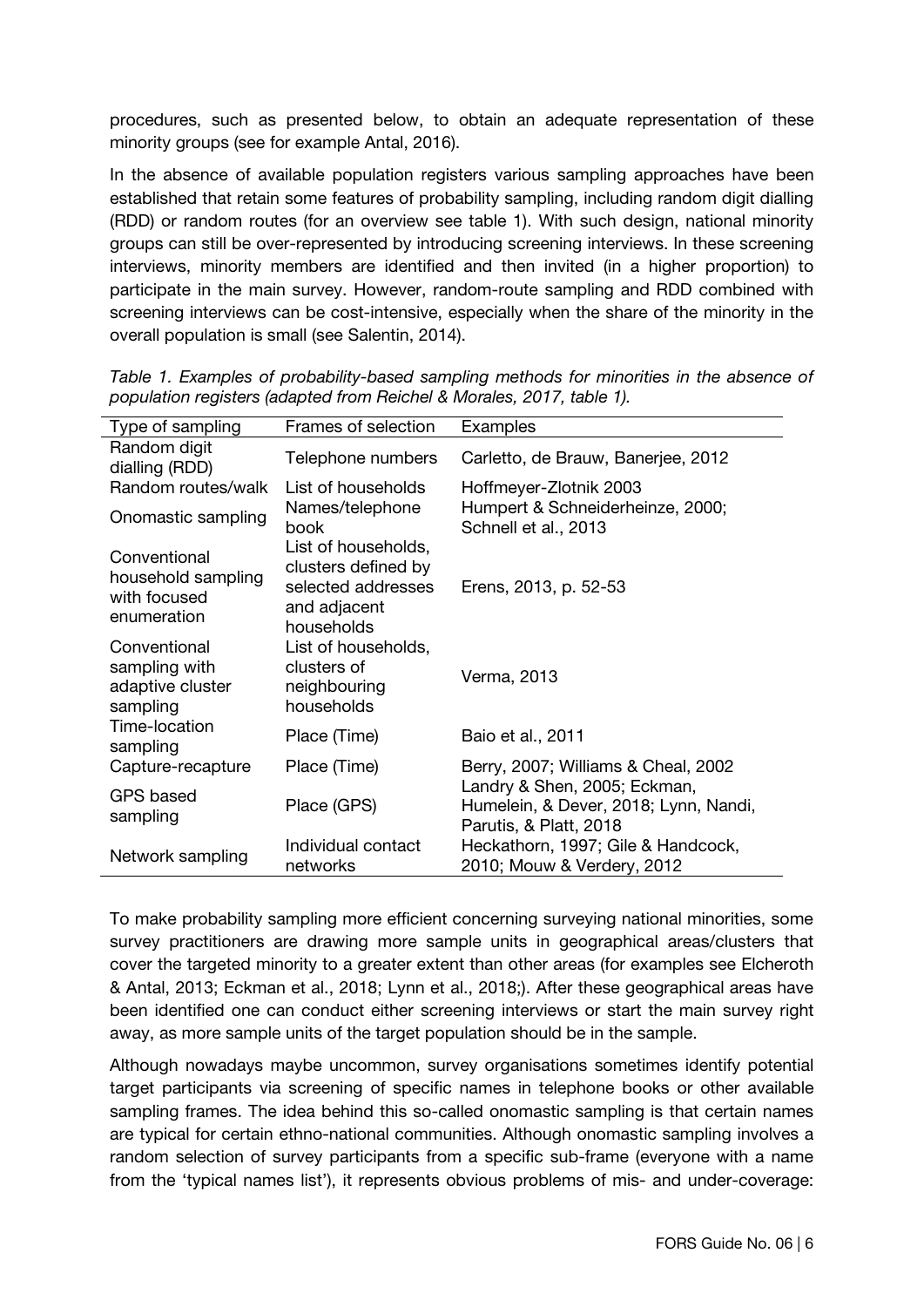many members of the targeted ethno-national community will not have a typical name and some persons with a typical name will not be part of the reference population. It can therefore hardly be considered sufficient in its own to generate a relevant probability sample. When telephone books are used as sampling frames, non-usage or non-registration of landlines further adds to the problem of under-coverage (Humpert & Schneiderheinze, 2000; Schnell et al., 2013).

More sophisticated alternatives to conventional probability designs have arisen over the last two decades, which are theoretically rooted in small world and graph theories (Gile & Handcock, 2010; Mouw & Verdery, 2012). Generally referred to as network sampling or linktracing sampling, these methods proceed by randomly drawing new target respondents among members of the contact network of those who are already in the sample. This procedure is typically repeated over several iterations. Given that in most populations social networks are structured such that from any starting point it is possible to reach any individual in the population after only a small number of iterations (the fundamental assumption of small world theory), network sampling methods become probabilistic after a few iterations whatever happened to be the procedure to select the first, or 'seed' respondents (Gile & Handcock, 2010). Every individual in the reference population will have a selection probability that is non-zero and known (it can be derived from the number of links leading to this particular individual, which can be measured as part of the survey).

Among different variants of link-tracing sampling, respondent-driven sampling (Heckathorn, 1997; Volz & Heckathorn, 2008) has risen to particular prominence, largely due to its particular ease of implementation among hidden or stigmatised populations. At the same time however, it represents a controversial application of network sampling, in particular because it does not control for the randomness of the actual selection procedure at the level of individual networks.

There are several reasons why network-sampling procedures in certain circumstances offer interesting options for effective probability sampling of national minorities. When a national minority represents a small proportion of the general population and cannot be identified in available sampling frames, it can become extremely costly to reach and (over-)sample adequately the minority group with conventional sampling methods. In this case, deriving a network sample from a purposively selected starter sample of a few minority members can represent a cost-effective alternative.

Another well-documented characteristic of many social networks – homophily, i.e. the higher likelihood to have links with socially similar others (Brändle, 2018) – implies that even small minorities can typically be (over-)sampled effectively through link-tracing procedures. Furthermore, sampling designs that integrate survey questions about network members and leave control over the selection of new respondents with the researchers/interviewers (unlike respondent-driven sampling), allows incorporation of a stratified random sampling procedure, where minority members are explicitly over-sampled on the basis of identifying information provided by previous respondents (Mouw & Verdery, 2012; Kurant, Gjoka, Butts, & Markopoulou, 2011; Elcheroth & Antal, 2013).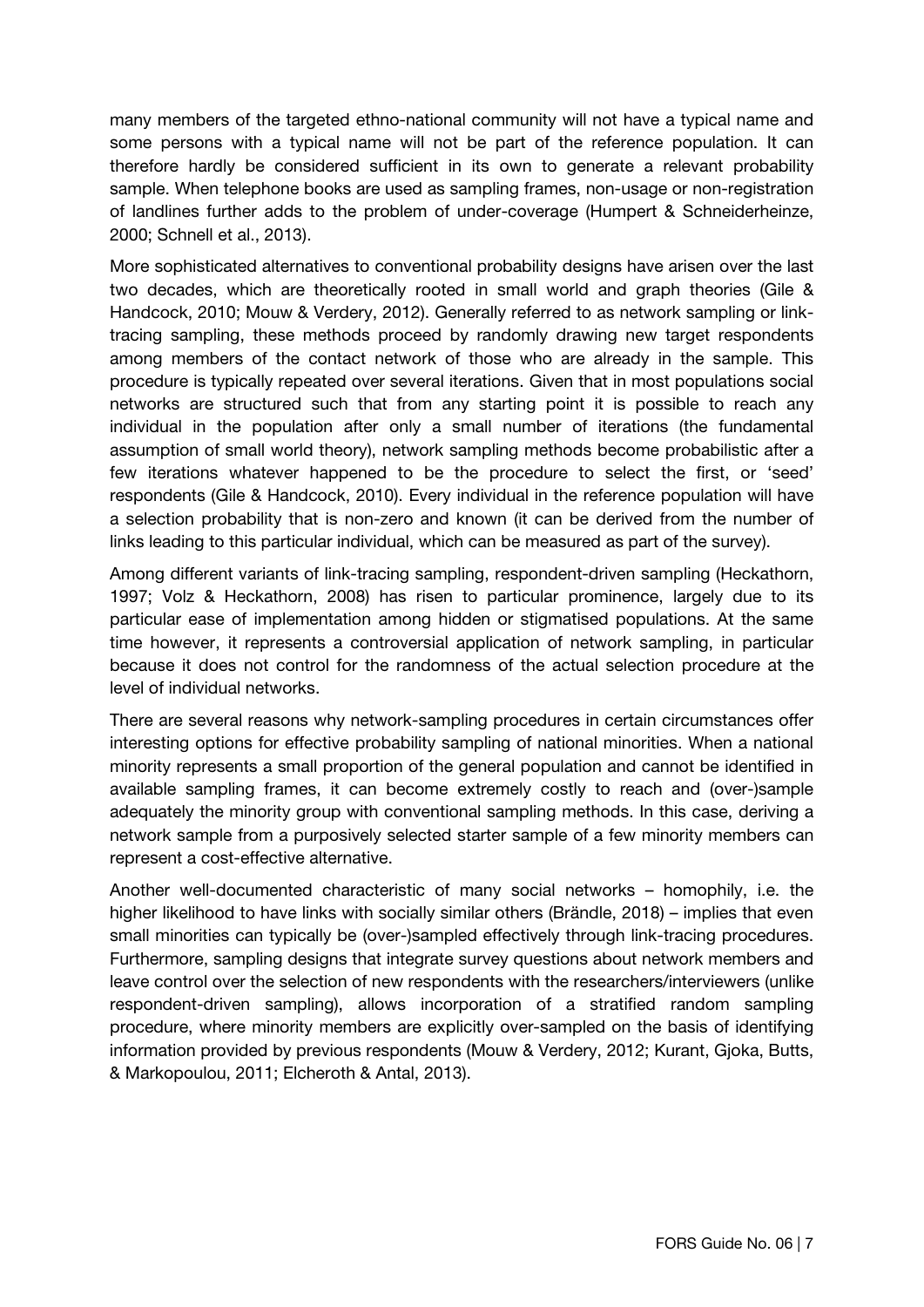## 5. FURTHER ISSUES

Previous research suggests that selection and measurement biases regarding national minorities might be mitigated by things like: the language(s) used in the survey and their fit with linguistic practices in the target groups; the procedures used to establish contact with respondents (modes and timing) and their fit with material living circumstances and habits in the target groups; the communication of survey goals and contents to respondents and its fit with social norms and values in the target groups (see Deding, Fridberg, & Jakobsen, 2008; Elcheroth et al., 2011; Feskens, Hox, Lensvelt-Mulders, & Schmeets, 2006, 2007;). With respect to this research, we briefly address below issues of survey language and measurement issues when surveying national minorities. Further, we discuss specifics of surveying national minorities concerning interviewer-assisted surveys, longitudinal surveys, and post-survey adjustments.

#### 5.1 SURVEY LANGUAGE

In general population surveys the survey questionnaire is typically in the official administrative language(s) of the host country. However, some research has found that additional survey languages may help to recruit members from minority groups, in particular among the socially disadvantaged (Laganà et al., 2013) and that in other cases limited options for survey language remains a critical obstacle to adequate representation of national minorities. To decide whether additional survey languages are necessary, survey practitioners can consider different factors, for instance how long the targeted minority has lived in the host country, but should ideally be informed by specific knowledge about actual linguistic practices within the targeted groups (see Behr, Brzoska, & Schoua-Glusberg, 2018; Lipps & Ochsner, 2018).

#### 5.2 MEASUREMENT ISSUES

In general population surveys questionnaires are designed for capturing characteristics of the overall population but are often calibrated best for respondents who represent the national majority in a country. Specific characteristics of national minorities, such as foreign educational qualifications, different religious groups, and their concern for or sensitivity to specific topics are not always sufficiently considered in the questionnaire design of general population studies. This can give rise to measurement issues. Consequently, survey researchers may be challenged when designing surveys for national minorities to avoid cultural or linguistic traps that might provoke item non-response, or to lead respondents to react to a different meaning than intended (Behr et al., 2018; for more information see Behr et al., 2018, ch.1; Harkness et al., 2010; Harkness, van de Vijver, & Mohler, 2003; Kleiner, Lipps, & Ferrez, 2015; Survey Research Center, 2016).

In this regard, the length of stay in the host country can indicate familiarity with the cultural context of the host country and hence the sensitivity of a question topic (for an example of how to handle sensitive questions see de Leeuw, Hox, & Keff, 2003), as well as the understanding of visual presentations, such as scales (for an elaboration see Formea et al., 2014; Kappelhof, 2015; Kappelhof & de Leeuw, 2019; Stark et al., 2018). It is generally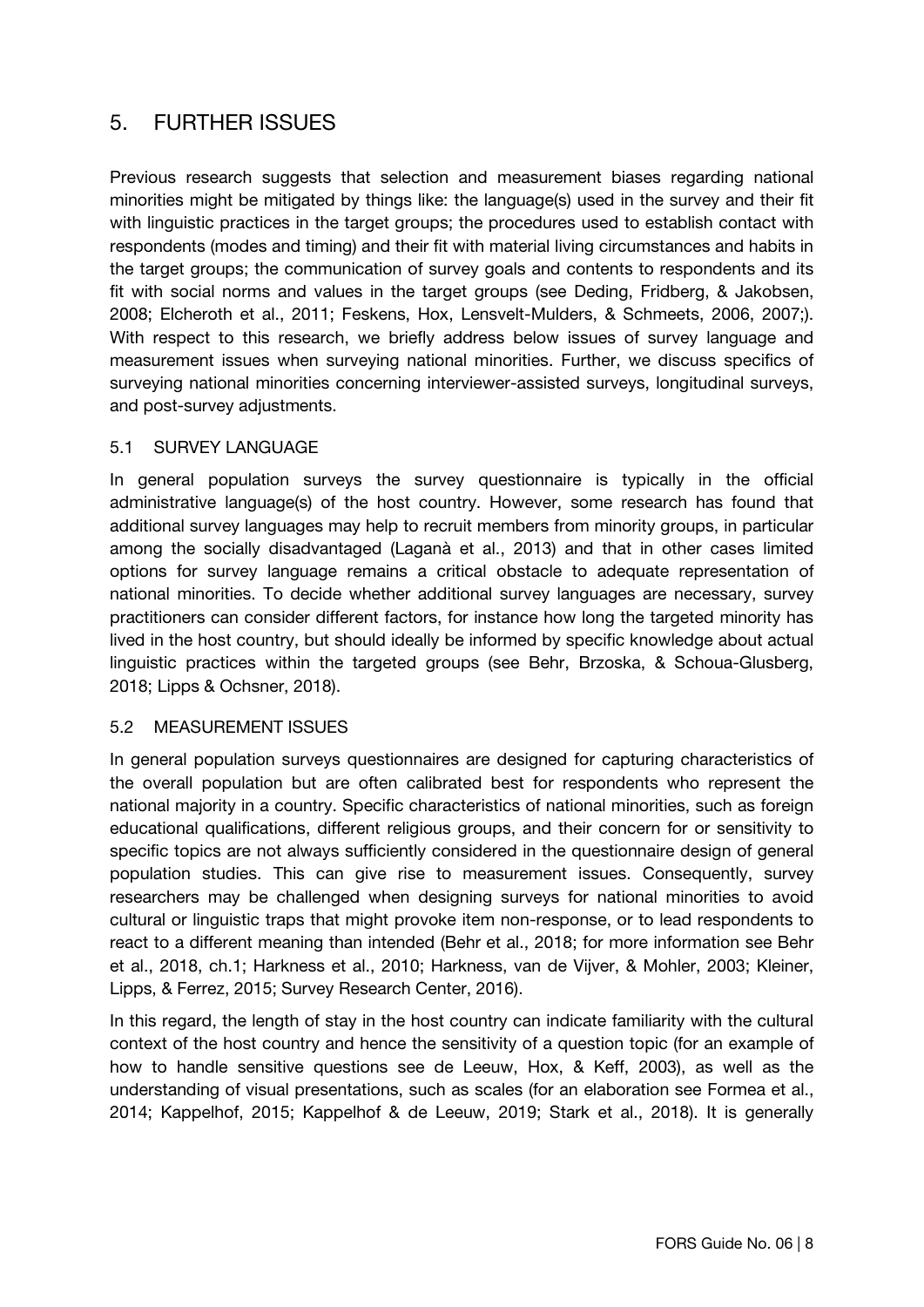advisable to consider the equivalency of response options<sup>[1](#page-8-0)</sup> between different target groups. In some cases (e.g. when asking about educational qualifications) comparisons between response options typically offered in the host country and the country of origin can provide valuable information (for recommendations of questions see Hoffmeyer-Zlotnik & Warner, 2018). In general, pre-testing survey instruments across diversified target groups – e.g. through cognitive interviews or focus group discussions - is often an essential step, especially when previous studies provide only limited evidence on the measurement equivalence of core items (Beatty & Willis, 2007; Nápoles-Springer, Santoyo-Olsson, O'Brien, & Stewart, 2006).

## 5.3 INTERVIEWER ASSISTED SURVEYS

For interviewer-assisted Swiss surveys, we know that more experienced interviewers are not more capable than less experienced interviewers of reducing minority bias (Laganà et al., 2013). In addition, research by Laganà et al. (2013) has shown that additional efforts to establish contact or convert reluctant respondents does not result in less minority bias. These analyses indicate that additional efforts to reach and recruit respondents using the same survey routines lead to the inclusion of more respondents of the same type. Longer contact chains and attempts to convert reluctant respondents result in (even) more minority bias, rather than less. In light of these findings, it appears essential that the investment of additional resources goes hand in hand with a critical consideration of survey routines and that important components of survey protocols as the composition of interviewer teams (with regard to their social and cultural background), interviewer training and payment schemes, are tailored in line with the aims of a survey in terms of representation of different target groups in the sample (see also Peytchev, Baxter, & Carley-Baxter, 2009).

## 5.4 LONGITUDINAL/PANEL SURVEYS

The underrepresentation of national minorities in first panel waves is comparable to their underrepresentation in cross-sectional surveys. The initial underrepresentation of national minorities in panel surveys then accumulates with selective panel attrition across the lifetime of a panel. In consequence, minority bias becomes even stronger in later waves of longitudinal studies (Lipps et al., 2013).

In the context of panel studies, Lipps and Ochsner (2018) show that more survey languages help to keep (socially disadvantaged) members from minority groups in the sample of longitudinal studies. Under the condition that national minorities are interviewed in their language of origin, they have the same likelihood to remain in a panel as the national majority. Consequently, practitioners of longitudinal surveys should consider offering additional survey languages.

## 5.5 POST-SURVEY ADJUSTMENTS

 $\overline{a}$ 

Practitioners of general population surveys that oversample national minorities in order to have higher sample sizes for national minorities need to account for unequal selection probabilities by using design weights. Although national minorities might have been oversampled, higher nonresponse from minorities may still lead to relatively low sample

<span id="page-8-0"></span><sup>1</sup> For more information on the comparability of educational qualifications, socio-economic status, occupation, and field of industry cross-nationally se[e www.surveycodings.org,](http://www.surveycodings.org/) retrieved September, 3rd, 2018.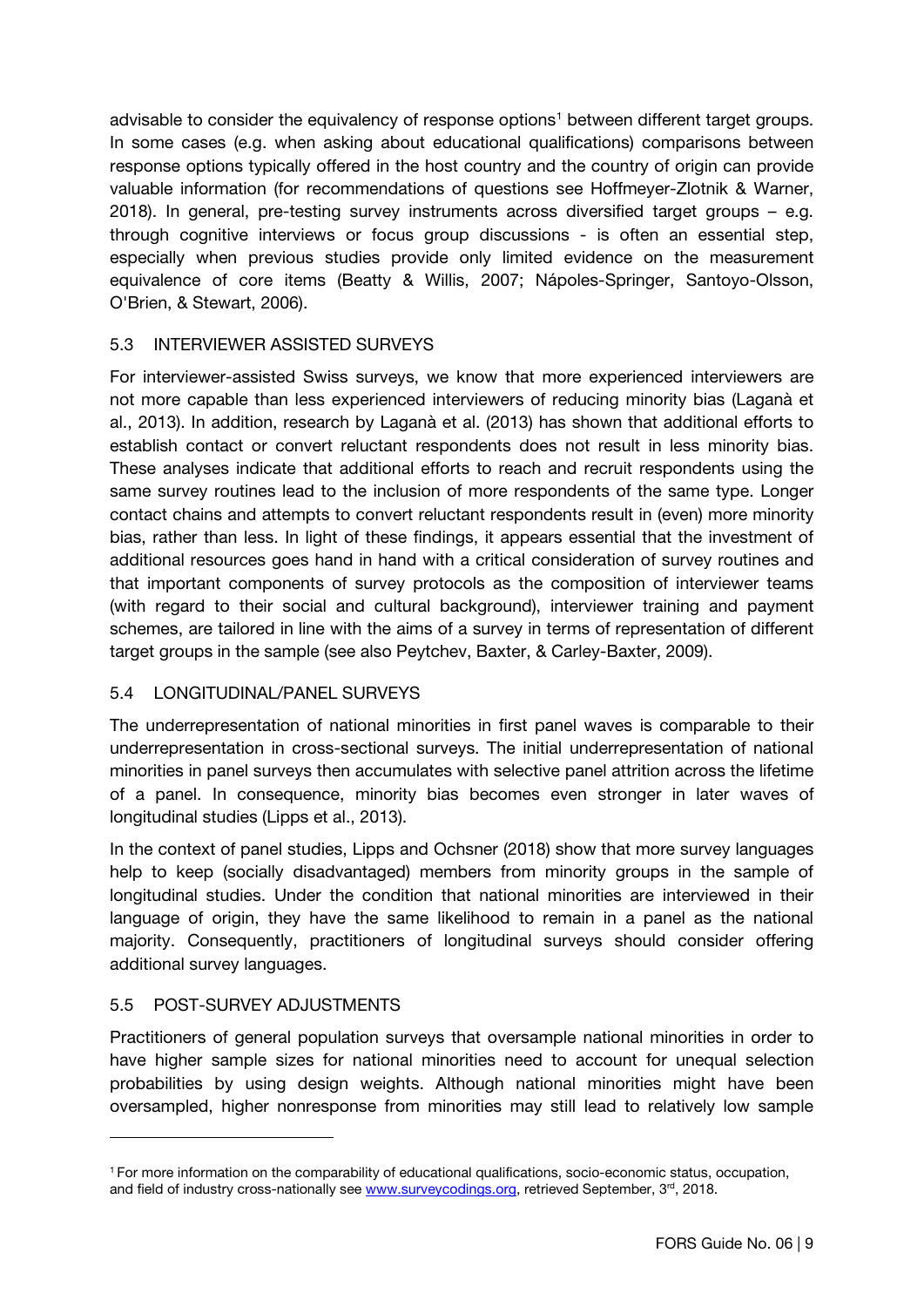sizes and bias. For these minority biases, researchers can apply post-survey stratification weights (see Gelman, 2007; Kroh, Kühne, Jacobsen, Siegert, & Siegers, 2017; Lipps et al., 2013; Sakshaug & West, 2014). However, Lipps et al. (2013) found that common weighting procedures do not result in statistical estimates that are free of minority biases. In this regard, it is of vital importance to distinguish specific categories of national minorities in the weights, since otherwise this can result in an overrepresentation of one national minority compared to another national minority (for more explanations see Dutwin & Lopez, 2014; Lipps et al., 2013). It is also important to bear in mind that post-survey adjustments will not be able to compensate for any lack of precision created by insufficient subsample sizes in minority groups, if these differ substantially from the general population average. However astute the weighting procedures, precise survey indicators can never be obtained without an adequate sampling plan and effective mitigation of selective non-response.

## 6. IMPLICATIONS FOR SURVEY PRACTITIONERS

In general, with respect to national minorities there is no universal strategy for making decisions about sampling procedures, survey modes and languages, or contact strategies. Hence, survey design needs adaptation to the specific context of the targeted minorities. In particular, survey researchers should be clear about which minorities should be represented and how accurately they should be represented in their sample in order to address their main research goals. Elcheroth et al. (2011) made 10 suggestions for survey designers who want to address the potential problem of minority bias in their own research (see also, e.g. Feskens et al., 2006; Groves, 2006; Peytchev et al., 2009), which are still topical today and can be summarised as follows:

*Recommendation 1* – Samples including minorities should be based on reliable population registers whenever available and optimally stratified by the main cleavages that are likely to organise the distribution of relevant indicators in the target population

*Recommendation 2* – Coverage and nonresponse bias should be assessed and monitored to inform survey practitioners about the efficiency of their survey design and data users about selection processes that need to be considered when interpreting findings. When post-survey adjustments are used, it is important that social categories used to derive survey weights reflect the actual sources of diversity with regard to critical respondent behaviour.

*Recommendation 3* – It is important to be transparent about the part of the population that will be lost in a survey as a consequence of the actual survey languages, survey modes, and sampling procedure. Survey modes and language of first contact are often critical and need to be planned with particular care. The survey design needs to be in line with the research questions, and the interpretation of findings should refer to the concrete characteristics of the survey design used.

*Recommendation 4* – To ensure adequate representation and valid data in surveys on diverse population, the sampling and questionnaire designs need to be informed by relevant knowledge of social habits and linguistic practices across all target groups. Developing survey items through adequate pre-testing in all relevant groups is generally advisable.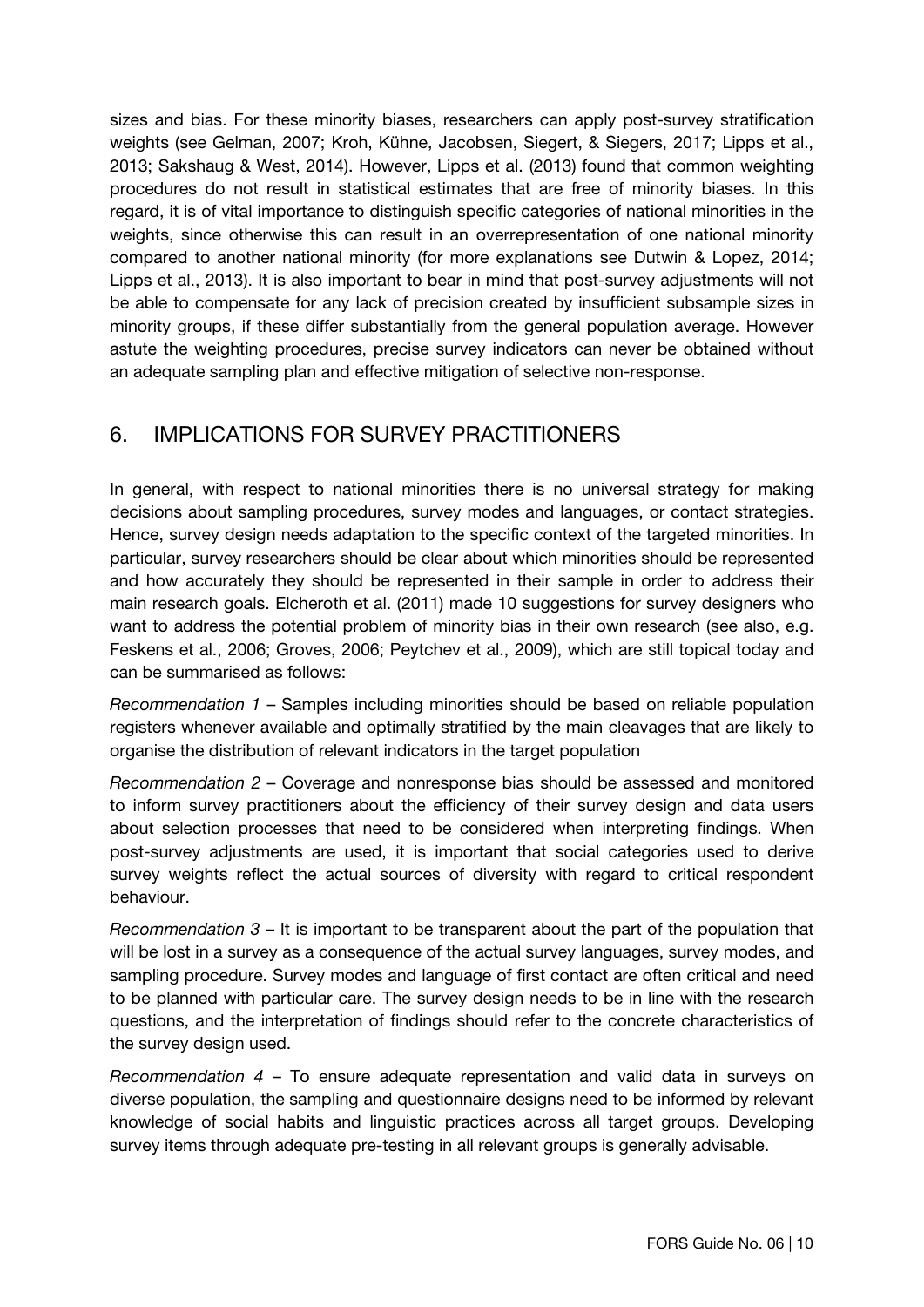*Recommendation 5* – In interviewer administered surveys, the role of interviewers is generally critical. The social and cultural composition of interviewer teams, as well as their training and payment scheme need to be designed in a way that is consistent with the survey objectives in terms of the population represented.

## 7. FURTHER READINGS AND USEFUL WEB LINKS

In general, the book by Tourangeau et al. (2014) gives a handy overview of all challenges that arise when surveying hard-to-reach populations. Some chapters put specific emphasis on national minorities (Tourangeau et al., 2014).

As designing surveys which also target national minorities is similar to designing questionnaires for cross-national surveys, we suggest literature by leading scholars in the field, such as "Survey methods in multicultural, multinational, and multiregional contexts" (Harkness et al., 2010), the "Cross-cultural survey guidelines" (Survey Research Center, 2016), the book on "Advances in comparative survey methods – Multinational, multiregional and multicultural contexts (3MC)" (Johnson, Pennell, Stoop, & Dorer, 2018), and "Surveying the Migrant Population: Consideration of Linguistic and Cultural Issues" (Behr, 2018).

Concerning surveying national minorities in Switzerland, we recommend articles by Laganà et al. (2013), Lipps et al. (2013), and Kleiner et al. (2015).

## REFERENCES

- Anderson, B., & Blinder, S. (2015). Who counts as a migrant? Definitions and their consequences. Migration Observatory Briefing, COMPAS, University of Oxford, UK, August 2015. Retrieved from http://migrationobservatory.ox.ac.uk/wpcontent/uploads/2016/04/Briefing-Who\_Counts\_as\_a\_Migrant.pdf
- Antal, E. (2016). Weighting system of the COHORT sample. Unpublished technical report, Swiss Foundation for Research in Social Sciences FORS, Lausanne, Switzerland.
- Beatty, P. C., & Willis, G. B. (2007). Research synthesis: The practice of cognitive interviewing. *Public Opinion Quarterly, 71*, 287-311. doi:10.1093/poq/nfm006
- Behr, D. (Ed.). (2018). *Surveying the migrant population: Consideration of linguistic and cultural issues* (GESIS Schriftenreihe, 19). Cologne: GESIS - Leibniz-Institut für Sozialwissenschaften. Retrieved from http://nbn-resolving.de/urn:nbn:de:0168 ssoar-58074-2
- Behr, D., Brzoska, P., & Schoua-Glusberg, A. (2018) Linguistic and Cultural Aspects in Migrant Surveys Introduction and Overview. In Behr, D. (Ed.). *Surveying the Migrant Population: Consideration of Linguistic and Cultural Issues* (pp. 5-12). GESIS Schriftenreihe, 19. Cologne: GESIS - Leibniz-Institut für Sozialwissenschaften. Retrieved from http://nbn-resolving.de/urn:nbn:de:0168- ssoar-58074-2
- Berry, B. (2007). A repeated observation approach for estimating the street homeless population. *Evaluation Review, 31*, 166-199. doi:10.1177/0193841X06296947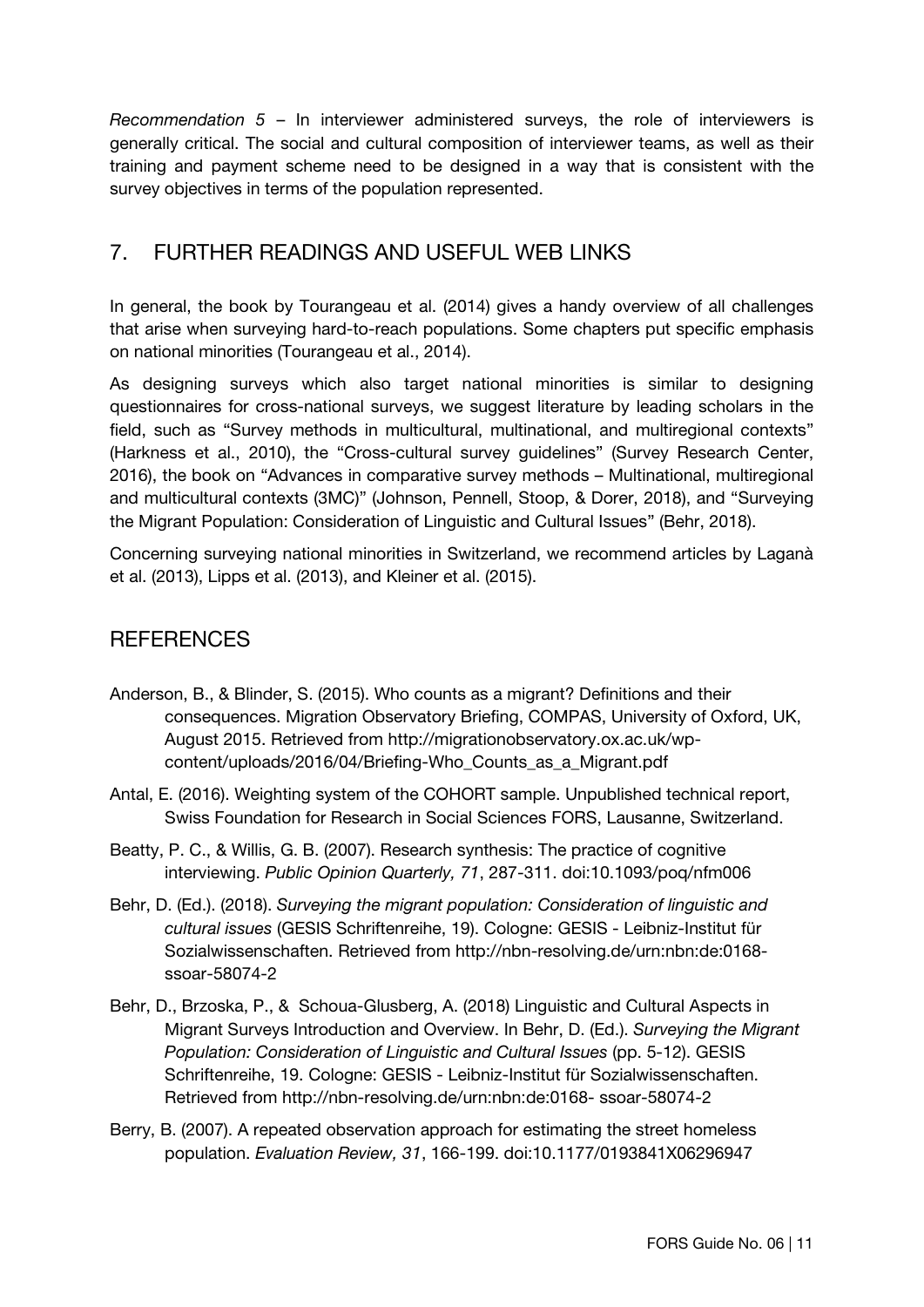- BFS, STATPOP, BEVNAT, SZENARIEN, 2018. Permanent resident population. Federal Statistical Office, Section Demography and Migration. Retrieved from https://www.bfs.admin.ch/bfs/en/home/statistics/population/effectifchange/population.html
- Baio, G., Blangiardo, G. C., & Blangiardo, M. (2011). Centre sampling technique in foreign migration surveys: A methodological note. *Journal of Official Statistics, 27*(3), 451- 465.
- Bonner, J. T. (1988). *The evolution of complexity*. Princeton: Princeton University Press.
- Brändle, K. (2018). *A Small World? How social and geographical distance (still) structure social relationships.* Unpublished doctoral dissertation, University of Lausanne, Switzerland.
- Carletto, C., de Brauw, A., & Banerjee, R. (2012). Measuring migration in multi-topic household surveys. In C. Vargas-Silva (Ed.), *Handbook of research methods in migration* (pp. 207-228). Cheltenham, UK: Edward Elgar Publishing.
- de Leeuw, E. D., Hox, J., & Keff, S. (2003). Computer-assisted self-interviewing tailored for special populations and topics. *Field Methods, 15*, 223–25. doi:10.1177/1525822X03254714
- Deding, M., Fridberg, T., & Jakobsen, V. (2008). Non-response in a survey among immigrants in Denmark. *Survey Research Methods, 2*, 107-121. doi:10.18148/srm/2008.v2i3.98
- Dutwin, D., & Lopez, M. H. (2014). Considerations of survey error in surveys of Hispanics. *Public Opinion Quarterly, 78*, 392-415. doi:10.1093/poq/nfu005
- Eckman, S., Humelein, K., & Dever, J. (2018). Innovative sampling designs using GIS technology? In T. P. Johnson, B.-E. Pennell, I. A. L. Stoop, & B. Dorer (Eds.), *Advances in comparative survey methods – Multinational, multiregional and multicultural contexts (3MC)* (pp. 67-92). Hoboken, NJ: Wiley.
- Elcheroth, G., & Antal, E. (2013). *Echantillon de cohorte LIVES.* Unpublished technical report, PRN LIVES, University of Lausanne, Switzerland.
- Elcheroth, G., Fasel, N., Gianettoni, L., Kleiner, B., Laganà, F., Lipps, O., … Pollien, A. (2011). *Minorities in general social surveys: what we can learn from the Swiss case and why the black box should be opened wider*. Position paper, University of Lausanne and Swiss Centre of Expertise in the Social Sciences FORS, Switzerland.
- Erens, B. (2013). Designing high-quality surveys of ethnic minority groups in the United Kingdom. In J. Font, M. Mendez (Eds.), *Surveying ethnic minorities and immigrant populations: Methodological challenges and research strategies (pp. 45-68)*. Amsterdam: IMISCOE Research, Amsterdam University Publications.
- Feskens, R., Hox, J., Lensvelt-Mulders, G., & Schmeets, H. (2006). Collecting data among ethnic minorities in an international perspective, *Field Methods, 18*, 284-304. doi:10.117/1525822X06288756
- Feskens, R., Hox, J., Lensvelt-Mulders, G., & Schmeets, H. (2007). Nonresponse among ethnic minorities: A multivariate analysis. *Journal of Official Statistics, 23*(3), 387-408.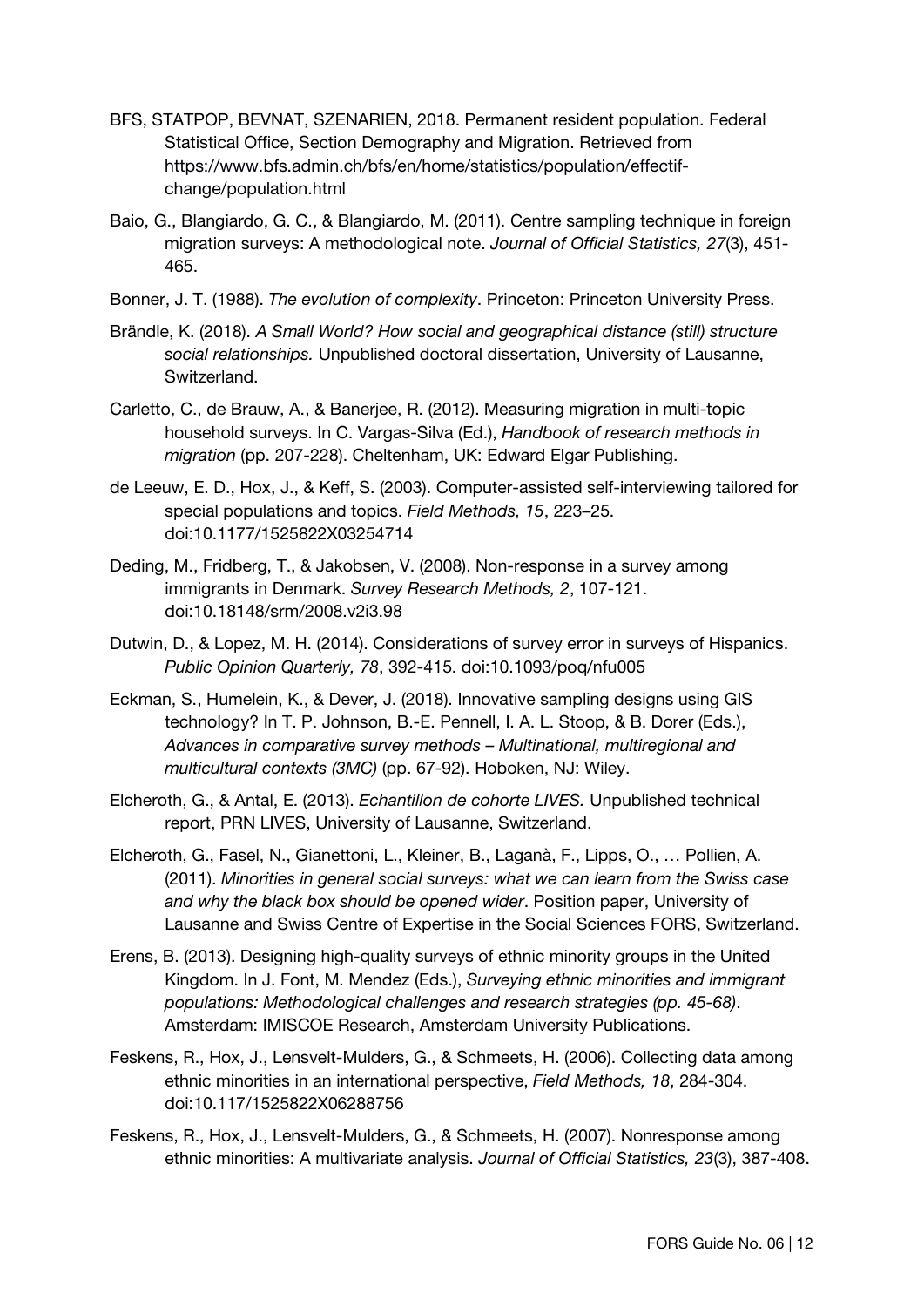- Formea, C. M., Mohamed, A. A., Hassan, A., Osman, A., Weis, J. A., Sia, I. G., & Wieland, M. L. (2014). Lessons learned: Cultural and linguistic enhancement of surveys through community-based participatory research. *Progress in Community Health Partnerships: Research, Education, and Action, 8*, 331–336. doi:10.1353/cpr.2014.0037
- Gelman, A. (2007). Rejoinder: Struggles with survey weighting and regression modeling. *Statistical Science, 22*(2), 184–188. doi:10.1214/088342307000000203
- Guarin, A., & Rousseaux, E. (2017). Risk Factors of Labor-Market Insertion for Children of Immigrants in Switzerland. In C. Bolzman, L. Bernardi, & J.-M. Le Goff (Eds.), *Situating Children of Migrants across Borders and Origins* (pp. 55-75)*.* Dordrecht: Springer.
- Gile, K. J., & Handcock, M. S. (2010). Respondent-Driven Sampling: An Assessment of Current Methodology. *Sociological Methodology, 40*, 285-327. doi:10.1111/j.1467- 9531.2010.01223.x
- Groenewold, G., & Lessard-Phillips, L. (2012). Research methodology. In M. Crul, J. Schneider, & F. Lelie (Eds.), *The European second generation compared. Does the integration context matter?* (pp. 39–56). Amsterdam, NL: Amsterdam University Press.
- Groves, R. M. (2006). Nonresponse rates and nonresponse bias in household surveys. *Public Opinion Quarterly, 70*, 646-675. doi:10.1093/poq/nfl033
- Harkness, J. A., Braun, M., Edwards, B., Johnson, T., Lyberg, L., Mohler, P., … Smith, T. W. (Eds.) (2010). *Survey methods in multinational, multiregional, and multicultural contexts.* Hoboken, NJ: John Wiley & Sons.
- Harkness, J. A., van de Vijver, F. J. R., & Mohler, P. (Eds.) (2003). *Cross-cultural survey methods*. Hoboken, NJ: John Wiley & Sons.
- Heckathorn, D. D. (1997). Respondent-driven sampling: A new approach to the study of hidden populations. *Social Problems, 44*, 174–199. doi:10.2307/3096941
- Hoffmeyer-Zlotnik, J. H. P. (2003). New Sampling Designs and the Quality of Data. In Developments in Applied Statistics. *Methodoloski zvezki, 19*, 205–217.
- Hoffmeyer-Zlotnik, J. H. P., & Warner, W. (2018). *Sociodemographic Questionnaire Modules for Comparative Social Surveys*. Berlin: Springer VS.
- Hoffmeyer-Zlotnik, J. H. P., & Warner, U. (2010). *Measuring ethnicity in cross-national comparative survey research* (GESIS-Schriftenreihe, 4). Bonn: GESIS - Leibniz-Institut für Sozialwissenschaften. Retrieved from http://nbnresolving.de/urn:nbn:de:0168-ssoar-261236
- Humpert, A., & Schneiderheinze, K. (2000). Stichprobenziehung für telefonische Zuwandererumfragen. Einsatzmöglichkeiten der Namensforschung [Sampling for telephone immigrant surveys. Application possibilities of onomastics]. *ZUMA Nachrichten, 24*, 36–63.
- Johnson, T. P., Pennell, B.-E., Stoop, I. A. L., & B. Dorer. (2018). *Advances in comparative survey methods – Multinational, multiregional and multicultural contexts (3MC)*. Hoboken, NJ: John Wiley & Sons.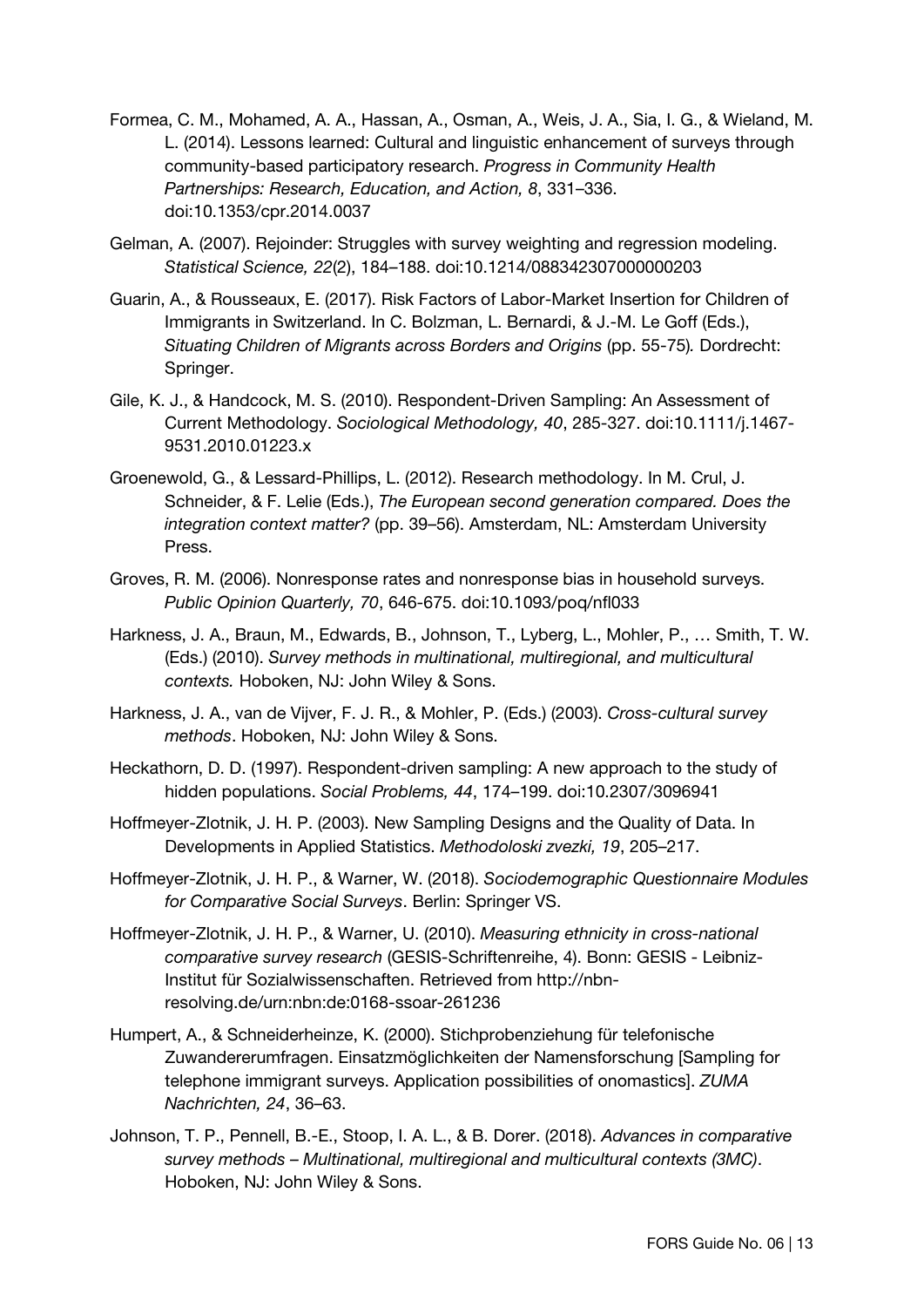- Kappelhof, J. W. S. (2015). Surveying ethnic minorities: the impact of survey design on data quality (Doctoral dissertation). Retrieved from https://dspace.library.uu.nl/bitstream/handle/1874/313224/kappelhof.pdf;sequence= 1
- Kappelhof, J. W. S., & de Leeuw, E. D. (2019). Estimating the impact of measurement differences Introduced by efforts to reach a balanced response among non-western minorities. *Sociological Methods & Research*, *48,* 116–155. doi:10.1177/0049124117701474
- Kleiner, B., Lipps, O., & Ferrez, E. (2015). Language ability and motivation among foreigners in survey responding. *Journal of Survey Statistics and Methodology, 3*, 339-360. doi: 10.1093/jssam/smv015
- Kroh, M., Kühne, S., Jacobsen, J., Siegert, M., & Siegers, R. (2017). Sampling, nonresponse, and integrated weighting of the 2016 IAB-BAMF-SOEP Survey of Refugees (M3/M4) – revised version. SOEP Survey Papers 477: Series C. Berlin: DIW/SOEP
- Kurant, M., Gjoka, M., Butts, C. T., & Markopoulou, A. (2011). Walking on a graph with a magnifying glass: stratified sampling via weighted random walks. *In* Proceedings of the ACM SIGMETRICS joint international conference on Measurement and modeling of computer systems (pp. 281–292). arXiv:1101.5463
- Laganà, F., Elcheroth, G., Penic, S., Kleiner, B., & Fasel, N. (2013). National minorities and their representation in social surveys: which practices make a difference?. *Quality & Quantity*, *47*(3), 1287-1314. doi:10.1007/s11135-011-9591-1
- Landry, P. F., & Shen, M. (2005). Reaching Migrants in survey research: The use of the global positioning system to reduce coverage bias in China. Political Analysis, 13, 1- 22. doi:10.1093/pan/mpi001
- Lipps, O. (2015). Non-observation bias in an address-register-based CATI/CAPI mixed mode survey. *FORS Working Paper Series, paper 2015-1*. Lausanne: FORS.
- Lipps, O., & Kissau, K. (2012). Nonresponse in an individual register sample telephone survey in Lucerne/Switzerland. In M. Häder, S. Häder, & M. Kühne (Eds.), *Telephone surveys in Europe: Research and practice* (pp. 187-208). Wiesbaden: Springer VS.
- Lipps, O., Laganà, F., Pollien, A., & Gianettoni, L. (2013). Under-representation of foreign minorities in cross-sectional and longitudinal surveys in Switzerland. In J. Font & M. Mendez (Eds.), *Surveying ethnic minorities and immigrant populations* (pp. 241-270). Amsterdam: Amsterdam University Press.
- Lipps, O., & Ochsner, M. (2018). Additional Languages and Representativeness. In T. P. Johnson, B.-E. Pennell, I. A. L. Stoop, & B. Dorer (Eds.), *Advances in comparative survey methods – Multinational, multiregional and multicultural contexts (3MC)* (pp. 859-879). Hoboken, NJ: Wiley.
- Lynn, P., Nandi, A., Parutis, V., & Platt, L. (2018). Design and implementation of a highquality probability sample of immigrants and ethnic minorities: Lessons learnt. *Demographic Research*, *38*(21), 514-545.
- Martin, S., Maehler, D., Behr, D., & Pötzschke, S. (2016). Methodische Grundlagen der quantitativen Migrationsforschung. In D. Maehler, & H. Brinkmann (Eds.), *Methoden der Migrationsforschung* (pp. 17-59). Wiesbaden: Springer VS.